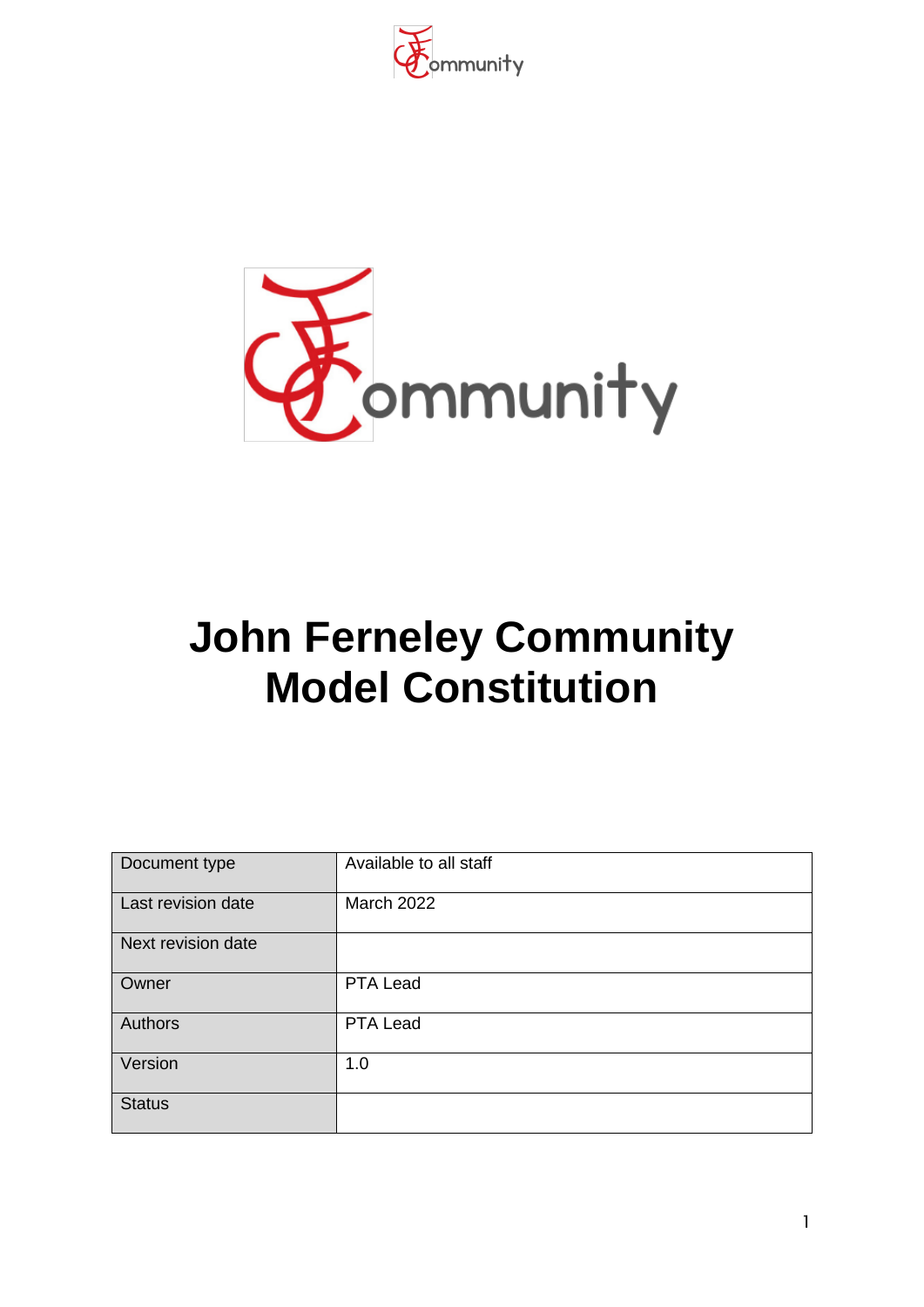

## **Contents**

- 1. Association details
- 2. Charitable purpose
- 3. Powers
- 4. Membership
- 5. General Meetings
- 6. The committee
- 7. Committee meetings
- 8. Powers of committee
- 9. Property and funds
- 10. Records and accounts
- 11. Notices
- 12. Amendments
- 13. Dissolution
- 14. Glossary of terms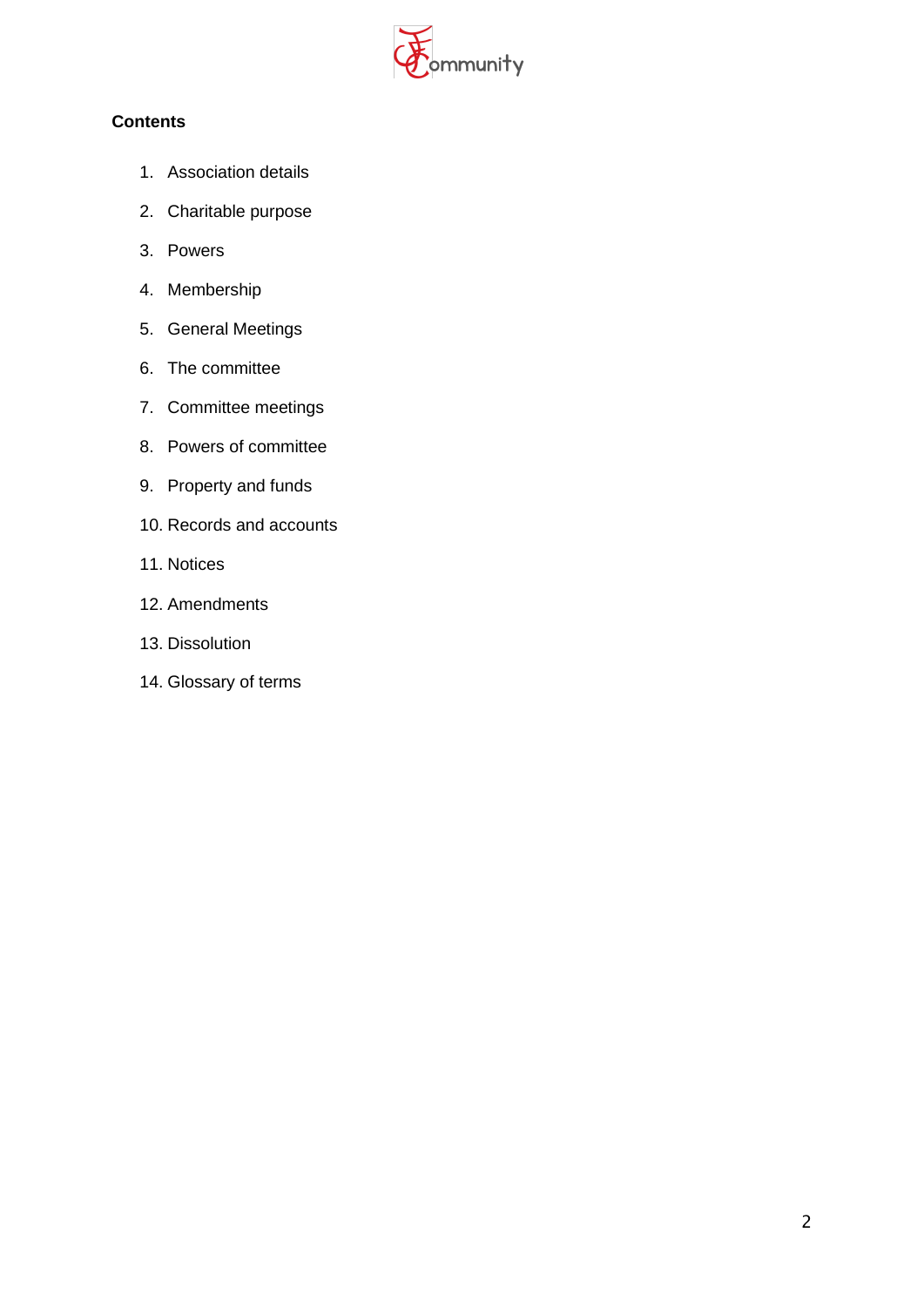

## **1. ASSOCIATION DETAILS**

The following variables specific to the association shall be incorporated into the model constitution.

1.1 **Type of association:** (please tick the appropriate box)

| Friends of the School:           |  |
|----------------------------------|--|
| Home e-School Association:       |  |
| <b>Parent Staff Association:</b> |  |
| Parent Teacher Association:      |  |
| Parents Association:             |  |
| Other:                           |  |

- 1.1 **Association name in full:** John Ferneley Community
- 1.2 **School name in full:** John Ferneley College School address: Scalford Road Melton Mowbray Leicestershire LE13 1QZ United Kingdom
- **1.3 The committee:** Georgia Mogg, Natalie Teece, Hayley Gunter

#### **2. CHARITABLE PURPOSE ('OBJECTS')**

The object of the association (the objects) is to advance the education of pupils in the school in particular by:

2.1 Developing effective relationships between the staff, parents and others associated with the school

2.1 Engaging in activities or providing facilities or equipment which support the school and advance the education of the pupils.

#### **3. POWERS**

The committee members/trustees have the following powers, which may be exercised only in promoting the charity's purpose ('objects'):

- 3.1 To provide advice
- 3.1 To publish or distribute information
- 3.2 To c-operate with other bodies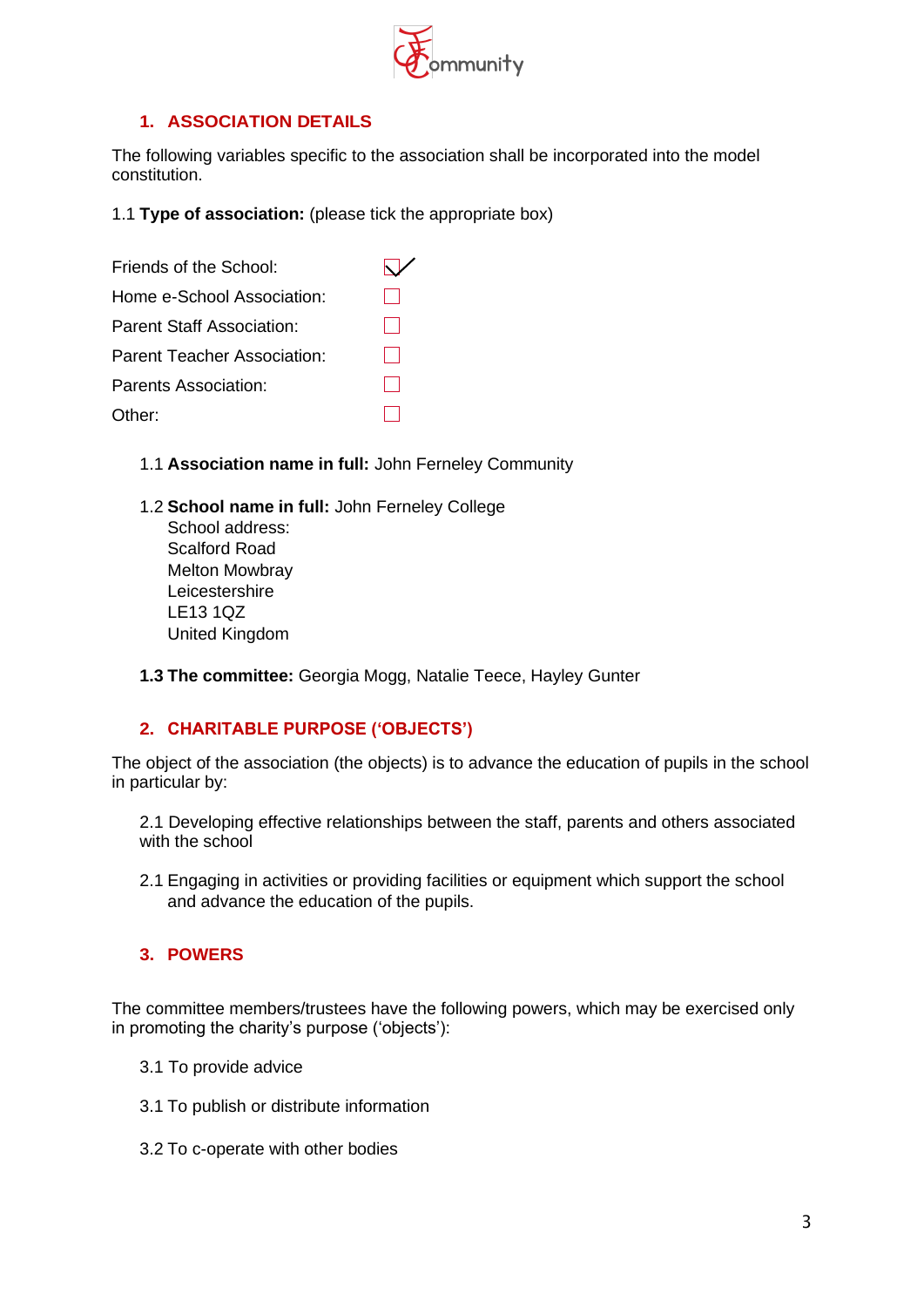

- 3.3 To raise funds (but not by means of permanent trading)
- 3.4 To acquire or hire property of any kind
- 3.5 To make grants or loans of money and to give guarantees
- 3.6 To set aside funds for special purposes or as reserves against future expenditure
- 3.7 To deposit or invest funds in any lawful manner (but to invest only after obtaining advice from a financial expert and having regard to the suitability of investments and the need for diversification)
- 3.8 To take out public liability and personal accident insurance to cover association meetings, activities, committee members, to insure the association's property against any foreseeable risk and take out other insurance policies to protect the association where required
- 3.9 To employ paid or unpaid agents, staff or advisers
- 3.10 To enter into contracts to provide services to or on behalf of other bodies
- 3.11 To pay the costs of forming the association
- 3.12 To obtain and pay for goods and services as are necessary for carrying out the work of the charity
- 3.13 To consult parents on their views
- 3.14 To open and operate bank and other accounts as the committee members consider necessary
- 3.15 To do anything else within the law that promotes the objects but the committees shall not undertake any activity in the school premises without the consent of the headteacher

## **4. MEMBERSHIP**

Members of the association are:

4.1 In a Parents Association, the parents, guardians or careers of any pupil currently attending the school or in a Parent Teacher Association, Parent Staff of Home School Association as detailed above plus teaching and non-teaching staff currently employed by the school or in any other association, for example a Friends group, those described above and any person over the age of 18 wishing to offer appropriate support or help to the school and who is accepted by the committee as a member.

- 4.1 Membership is terminated if:
- 4.1.1 the member dies
- 4.1.2 the member resigns by written notice to the association
- 4.1.3 the committee members may for good reason, regardless of whether or not this is at the request of the governing body or the headteacher, exclude any person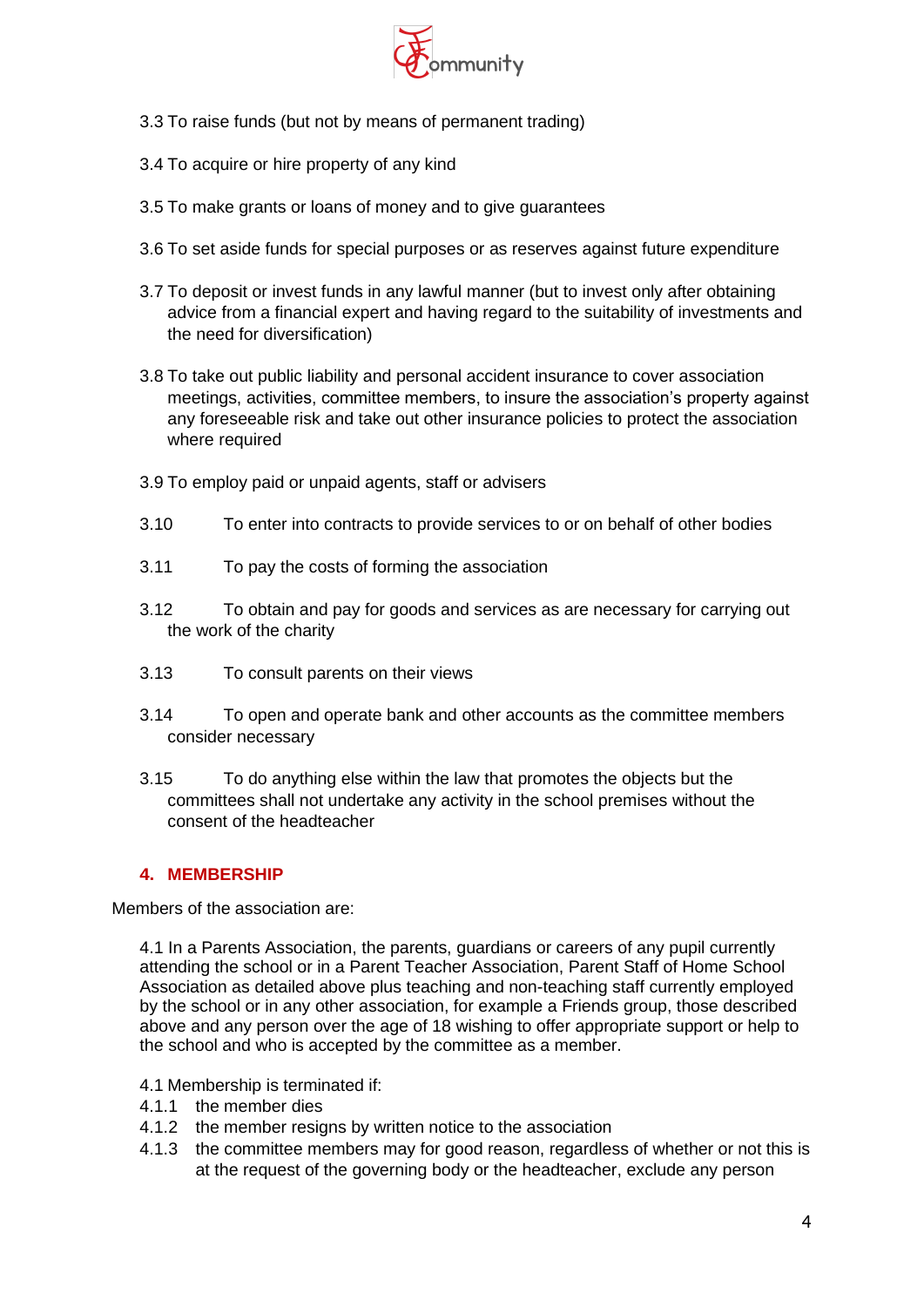

from membership or attending an event whose presence at or support of the school is deemed a danger to the school or its pupils or staff or might bring the association into disrepute. Removal is not effective until the member concerned has been notified in writing of the proposal and his/her right to respond within 14 clear days, and the matter has been considered in light of any representations made.

# **5. GENERAL MEETINGS (ANNUAL AND EXTRAORDINARY)**

- 5.1 All members are entitled to attend any General Meetings of the association
- 5.1 All General Meetings are called by giving 21 clear days written notice of the meeting to the members. The notice should specify the date, time and location of the General Meeting as well as give an overview of the agenda.
- 5.2 There is a quorum at a General Meeting when the total number of members present (including committee members) is at least twice the number of committee members in office at the start of the meeting. The only exception would be at a General Meeting where the association is being dissolved: please see clause 13.
- 5.3 The chair or (if the Chair is unable to unwilling to do so) some other committee member elected by those present is in charge of a General Meeting.
- 5.4 Except where otherwise provided in this constitution, every issue at a General Meeting is decided by a simple majority of the votes cast by the members present at the meeting.
- 5.5 Except for the Chair of the meeting, who has a second or casting vote where a vote is equally divided, every member present is entitled to one vote on every issue.
- 5.6 The association must hold a General Meeting within 12 months of the date of the adoption of this constitution. Thereafter, an AGM must be held in each subsequent year and not more than 15 months may elapse between successive Annual General Meetings.
- 5.7 At an AGM the members:
- 5.7.1 receive the accounts of the association for the previous financial year
- 5.7.2 receive the report of the committee members on the association's activities since the previous AGM
- 5.7.3 elect the committee members
- 5.7.4 appoint an independent examiner or auditor for the association if this needed
- 5.7.5 may confer on any individual (with his or her consent) the honorary title of Patron, President or Vice-President of the associatin
- 5.7.6 discuss and determine any issues of policy or deal with any other business put before them
- 5.8 A General Meeting may also be called for special or extraordinary reasons (called an Extraordinary General Meeting or EGM). In addition to being called by committee members, these can be called by members of the association. This requires a request in writing to the committee from 10 or more members. As a result, the committee must call an EGM within 21 days of the written request being received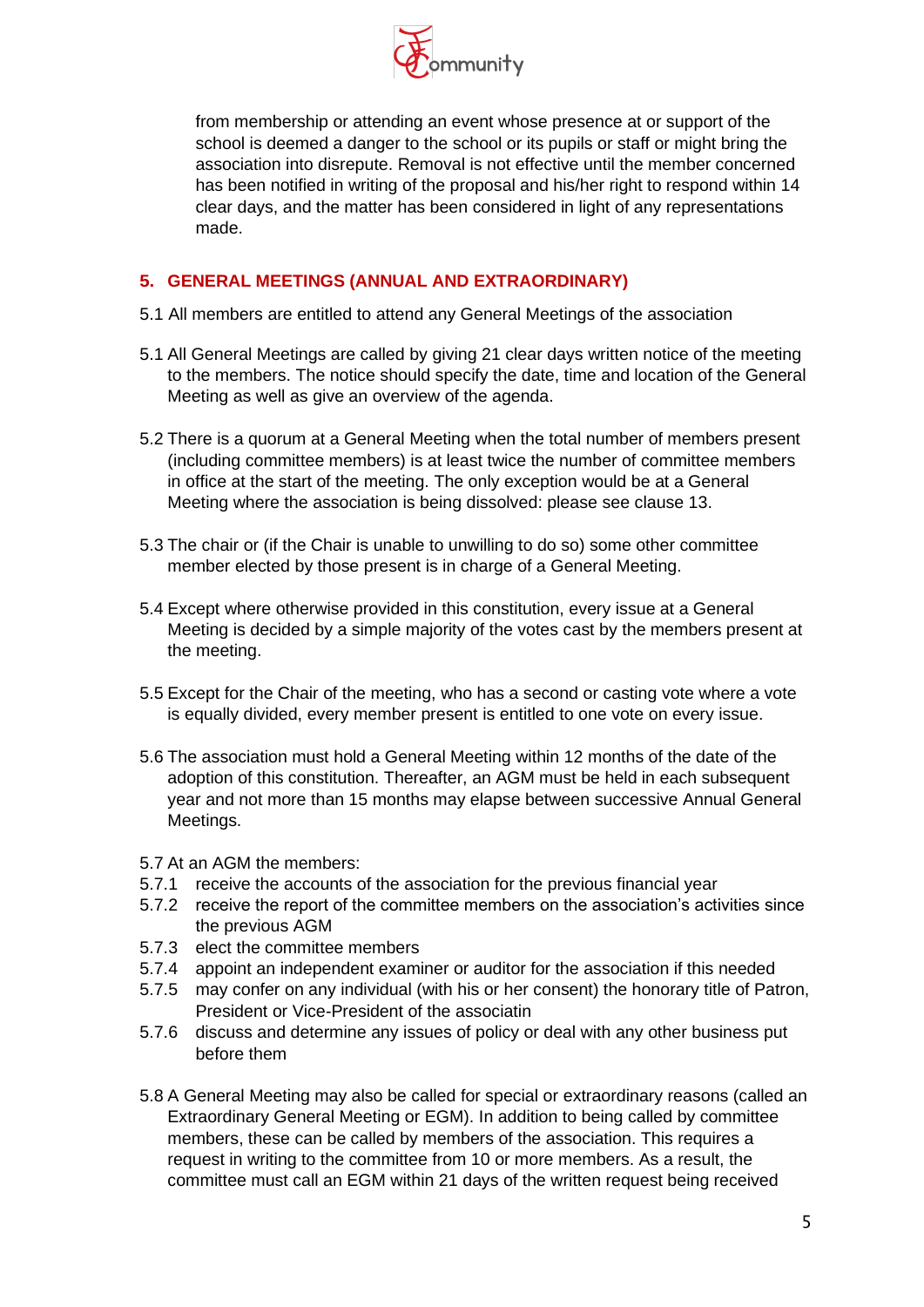

from members. This EGM must happen within three months of the written request being received. (This time frame is designed to make allowances for school holidays.)

#### **6. THE COMMITTEE**

6.1 All members of the committee are trustees of the charity and have control of the association, its property and funds. The committee members are referred to in this document as committee members.

- 6.1 Committee members shall be elected at the AGM and shall hold office until the next AGM.
- 6.2 All committee members, except those who are co-opted, must be members of the association.
- 6.3 Committee members shall have the power to co-opt committee members at any time, and co-opted committee members shall serve until the date of the next AGM.
- 6.4 The number of co-opted committee members must not be more than 50% of the total number of committee members.
- 6.5 Nominations for election to the committee may be made by any member of the association and seconded by another. Such nominations must have the consent of the nominee. Nominations should be made in writing to the Chair at any time until the election process have been completed. If no nominations or an insufficient number are received before the AGM, any members present may nominate a person, with their consent, and that person may be appointed by a majority of those present.
- 6.6 A committee member (whether elected or co-opted) automatically ceases to be a committee member/trustee if he or she:
- 6.6.1 is disqualified under section 178 of the Charities Act 2011 or any substantial reenactment from acting as a charity trustee
- 6.6.2 in the written opinion, given to the charity, of a registered medical practitioner treating that person, has become physically or mentally incapable of acting as a trustee and may remain so for more than three months
- 6.6.3 is absent from three consecutive meetings of the committee without prior notification to the Secretary
- 6.6.4 ceases to be a member of the association
- 6.6.5 resigns by written notice to the committee but only if at least two committee members/trustees remain in office
- 6.6.6 is removed by a resolution passed by a majority of other committee members. Removal is not effective until the committee member concerned has been notified in writing of the proposal and his/her right to respond within 14 clear days, and the matter has been considered in light of any representations made.
- 6.7 All committee members shall be entitled to reimbursement of reasonable out-ofpocket expenses (including hotel and travel costs) actually incurred in the administration of the association.
- 6.8 A retiring committee member is entitled to an indemnity from the continuing committee members at the expense of the association in respect of any liabilities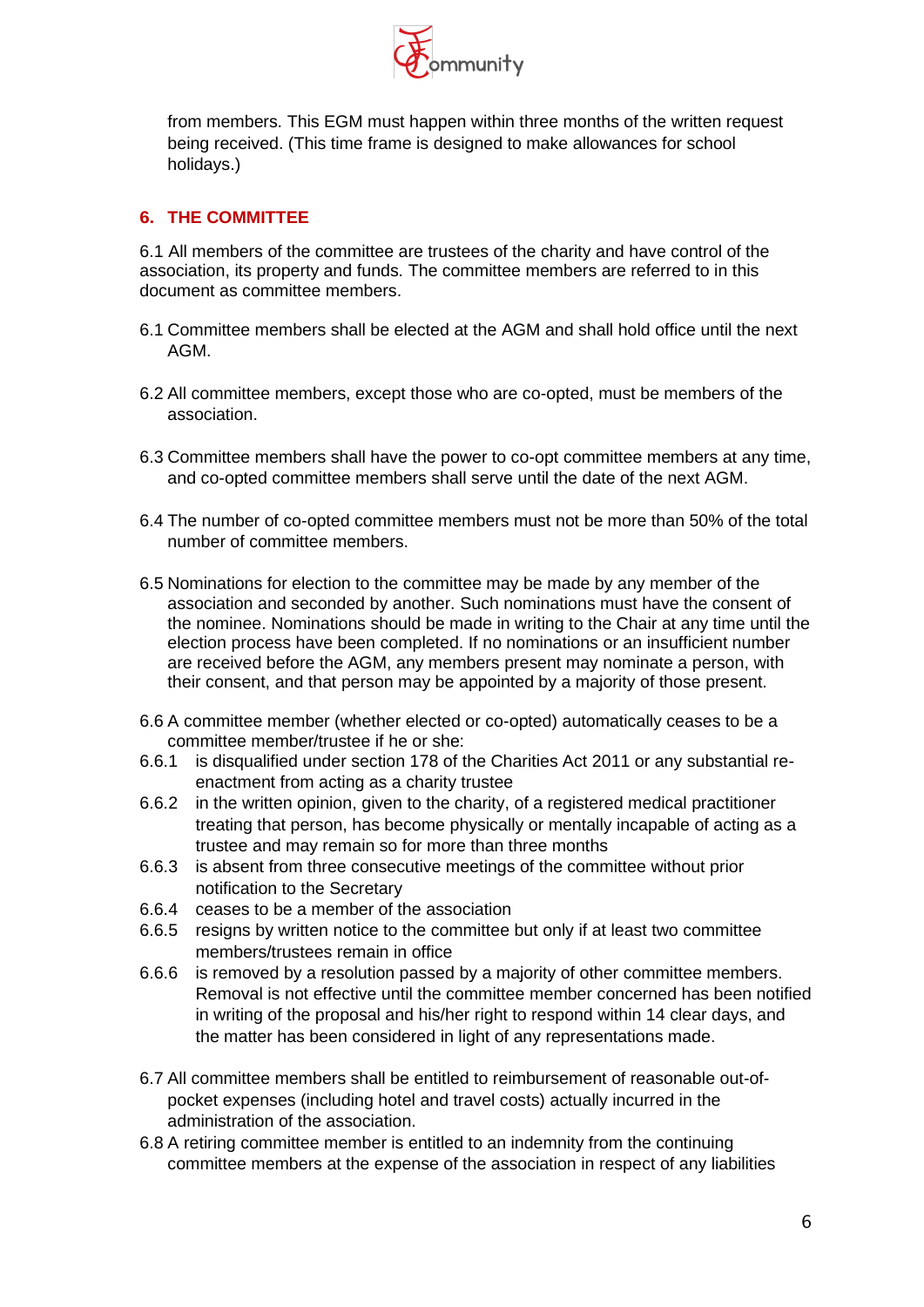

properly incurred while he or she held office.

6.9 A technical defect in the appointment of a committee member of which the committee is unaware at the time does not invalidate decisions taken at a meeting.

#### **7. COMMITTEE MEETINGS**

- 7.1 The committee must hold at least three meetings every academic year.
- 7.1 A quorum at a committee meeting is 50 per cent, rounded up to the nearest whole number, of the total number of committee members. This applies where there are three or more committee members in post. Where there are only two, 100% attendance is required to be quorate to prevent a single individual having the power to make decisions on behalf of the association.
- 7.2 The Chair or, if the Chair is unable or unwilling to do so, some other committee member chosen by the members present is in charge at each committee meeting.
- 7.3 Every decision may be made by a simple majority of the votes cast at a committee meeting. A resolution which is in writing (including by email) and signed by all committee members is equally valid. The resolution may be contained in more than one document and will be treated as passed on the date of the last signature.
- 7.4 Except for the Chair of the meeting, who has a second or casting vote, every committee member/trustee has one vote on each issue.

#### **8. POWERS OF COMMITTEE**

The following powers are available to the committee to help run the association:

8.1 to delegate any functions of the committee to sub-committees. These must consist of two or more persons appointed by the committee but at least one member of every subcommittee must be a committee member. All sub-committee proceedings must be promptly reported to the main committee.

8.2 to make rules consistent with this constitution about the committee and subcommittees, to govern proceedings at General Meetings and generally about the running of the association including the operation of bank accounts and the management of funds.

#### **9. PROPERTY AND FUNDS**

9.1 The property and funds of the association must only be used to fulfil the objects (see clause 2).

9.2 Committee members can enter into contracts with the association for the provision of goods and services to the association (but not contracts of employment with the association except with the prior written consent of the Charity Commission) provided that:

9.2.1 the maximum amount is set out in writing and is reasonable for the services provided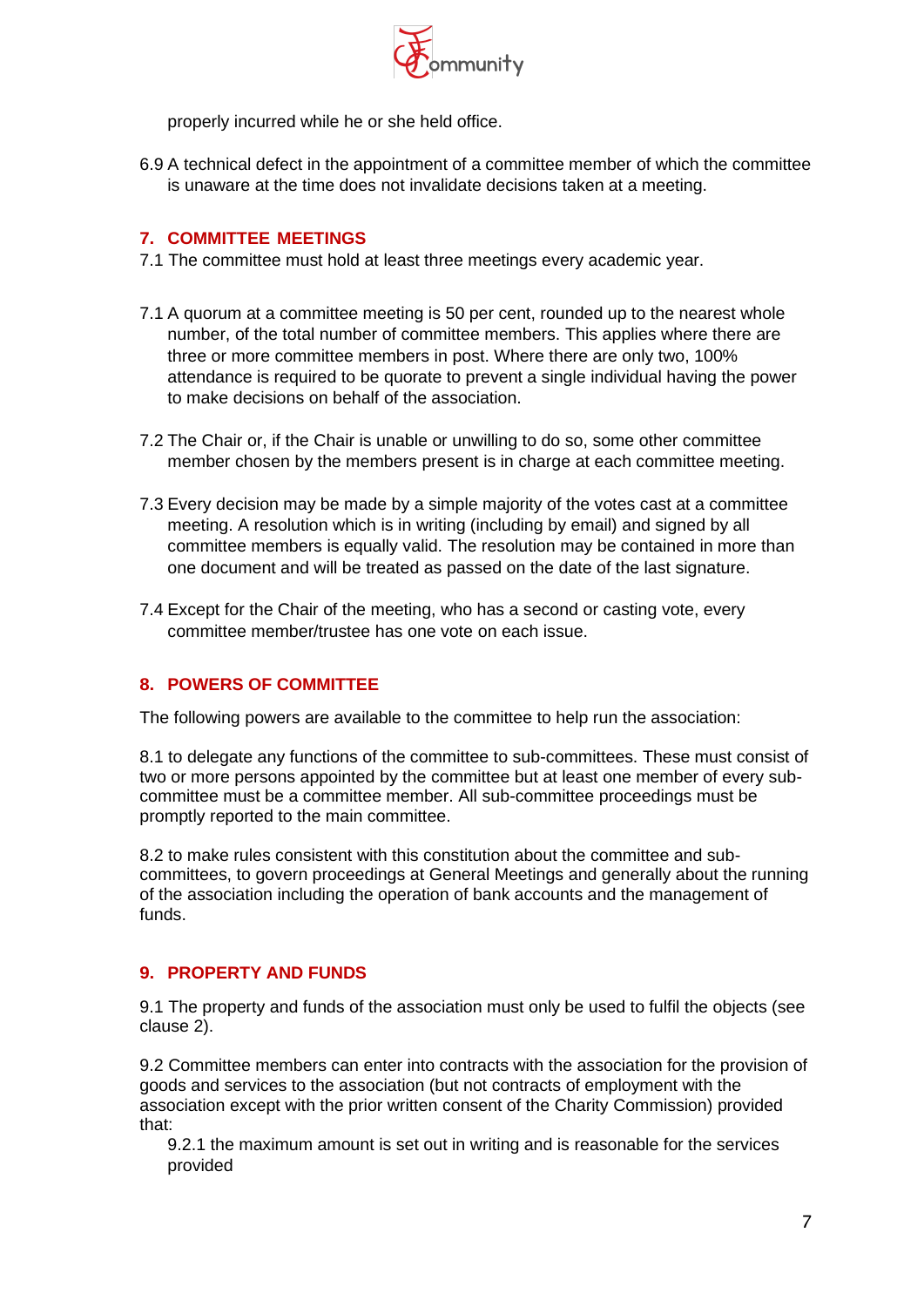

9.2.2 the committee members are satisfied that the agreement is in the interests of the charity before entering into it

9.2.3 the total number of committee members entitled to such remuneration is in the minority from time to time.

9.3 Whenever a committee member has a personal interest in a matter to be discussed at a meeting, the committee member must:

9.3.1 declare an interest before discussion begins on the matter

9.3.2 withdraw from that part of the meeting unless expressly invited to remain in order to provide information

- 9.3.3 not be counted in the quorum for that part of the meeting
- 9.3.4 withdraw during the vote and have no vote on the matter.

#### **10. RECORDS & ACCOUNTS**

- 10.1 The committee must comply with the requirements of The Charities Act 2011 or any substantial re-enactment as to the keeping of financial records, the audit or independent examination of accounts and the preparation and transmission to the Charity Commission of:
	- 10.1.1 annual reports
	- 10.1.2 annual returns
	- 10.1.3 annual statements of account.

10.2 The committee must keep proper records of:

- 10.2.1 all proceedings at General Meetings
- 10.2.3 all proceedings at committee meetings
- 10.2.3 all reports of sub-committees

10.3 Annual reports and statements of account relating to the association must be made available for inspection by any member of the association.

10.4 The committee must notify the Charity Commission promptly of any changes to the association's entry on the Register of Charities.

#### **11. NOTICES**

- 11.1 Notice of any General Meeting of the association may be sent by hand, by post, by suitable electronic communication (email) or in any newsletter distributed by the association to its members. Notification by hand may include distribution to parents, guardians and carers via their children with or without other communications from the school.
- 11.2 The address at which a member is entitled to receive notices (if sent by post) is the last known address of the member.
- 11.3 A technical defect in the giving of notice which the members or committee members/trustees are unaware of at the time does not invalidate decisions taken at a General Meeting.

## **12. AMENDMENTS**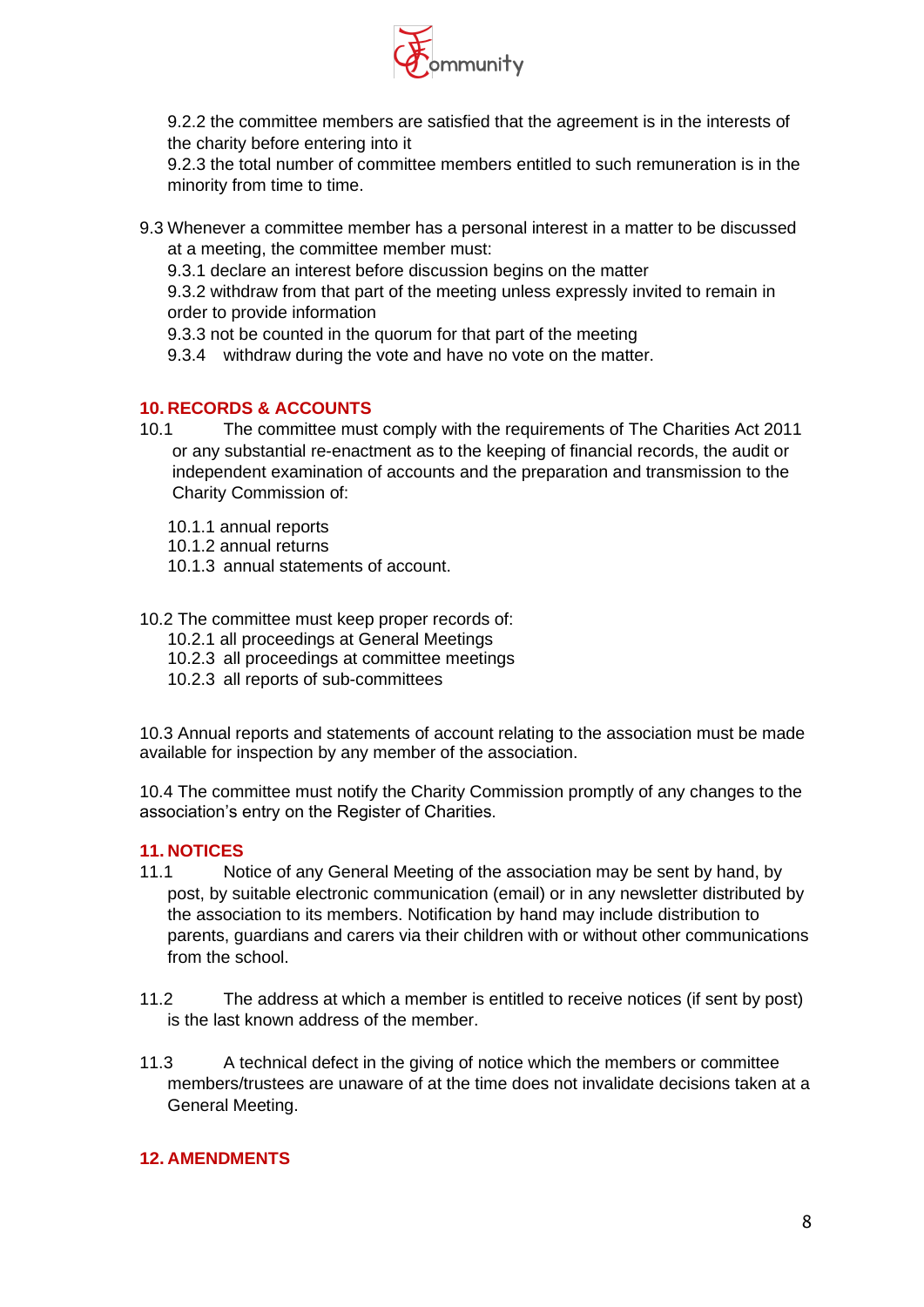

This Constitution may be amended at a General Meeting of the association by a twothirds majority of the votes cast but:

- 12.1 The members must be given 21 clear days' notice of the proposed amendments
- 12.2 No amendment is valid if it would make a fundamental change to the charitable purpose (objects)/clause 2 or destroy the charitable status of the association and no amendment may be made to clause 9 without the prior written consent of the Charity Commission
- 12.3 A copy of any resolution amending the constitution must be sent to the Charity Commission within 21 days of it being passed.

# **13. DISSOLUTION**

- 13.1 The association may be dissolved by a resolution presented at an EGM or an AGM where this is included in the notice of the meeting. The resolution must have the agreement of two-thirds of those voting and must give instructions for the disposal of any assets remaining after paying the outstanding debts and liabilities of the association.
- 13.2 The net assets shall not be distributed among the members of the association but will be given to the school for the benefit of the pupils of the school. In the event of the school closing any remaining funds could be distributed to a neighbouring school or schools as selected by the committee.
- 13.3 If it is not possible to dispose of assets as described in clause 13.2 then the assets can be given to another charitable cause provided that the cause is within the objects of the association.
- 13.4 The committee members/trustees must notify the Charity Commission promptly that the association has been dissolved. The committee members/trustees must comply with any request from the commission including providing the association's final accounts.

## **14. GLOSSARY OF TERMS**

- 14.1 In this constitution:
	- **address**: means a postal address or, for the purposes of electronic communication, i.e., an email address, a fax number or a text message number in each case registered with the charity
	- **AGM**: means an Annual General Meeting of the members of the association
	- **the association:** means the charity comprised in this constitution
	- **the Chair:** means the Chair of the association elected at the AGM
	- Charity trustees: has the meaning prescribed by section 177 of the Charities Act 2011 or any substantial re-enactment. Every committee member is legally a charity trustee
	- **clear day:** means 24 hours from midnight following the triggering event